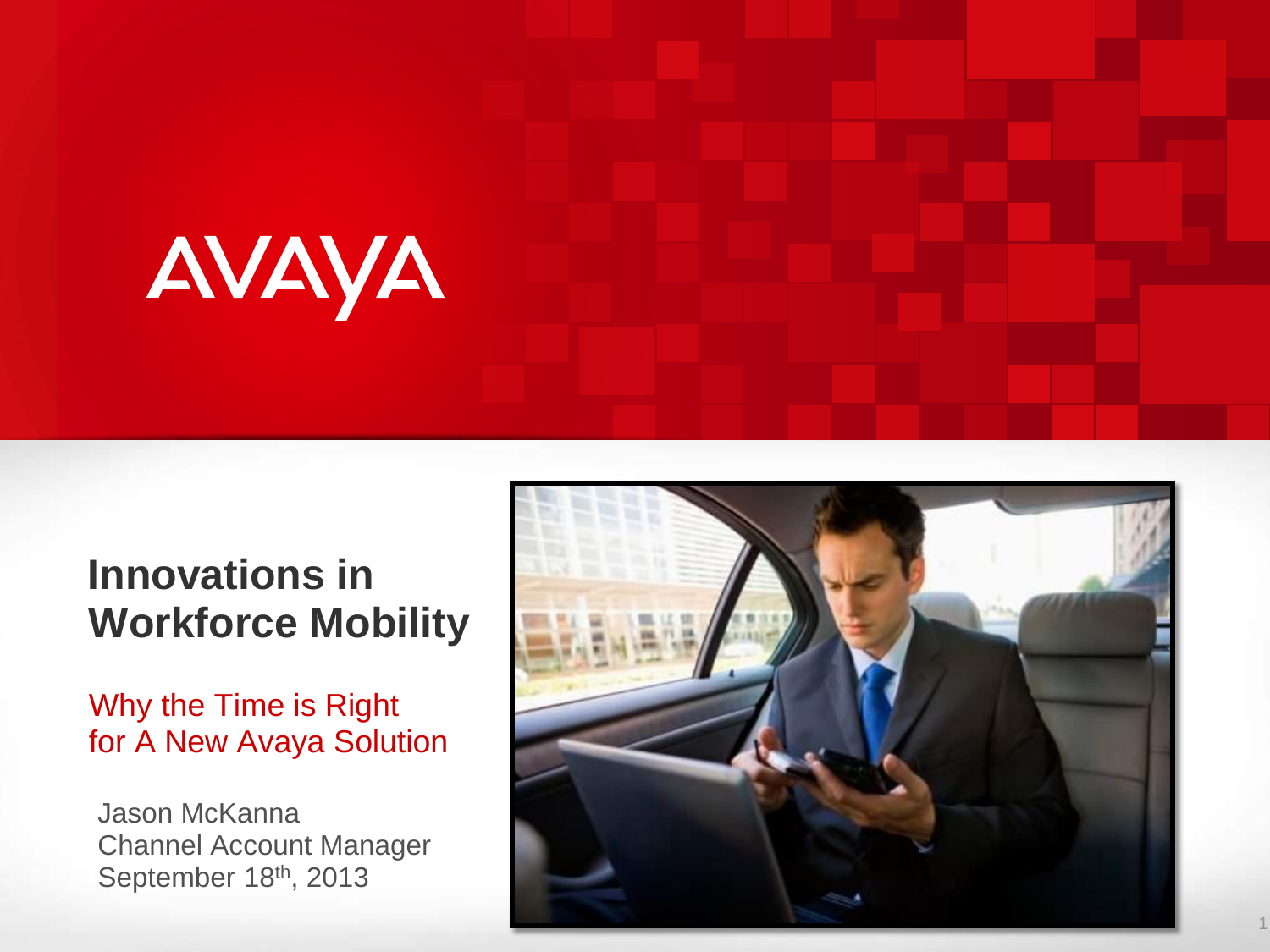## Why Upgrade Your Communications System?



As a small business owner/manager, you have your hands full.

Why add "*upgrading your communications system*" to your **To Do List**?

**The simple answer:** *It's worth it…t***o you and your business.** 

*Upgrading today can deliver real, bottom line business benefits.*



.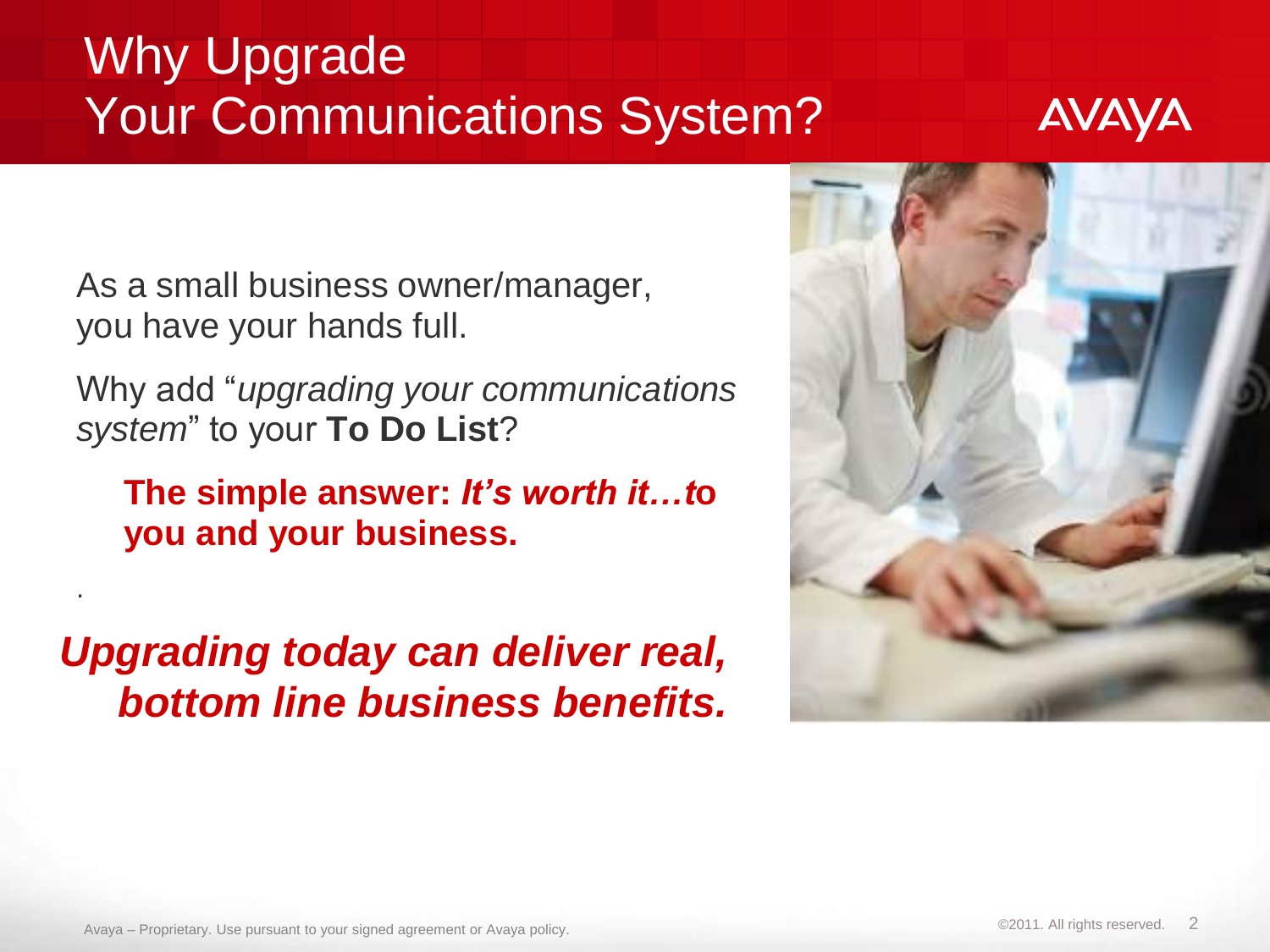## What Is Avaya IP Office?



A communications solution designed for growing businesses and organizations.

**Unifies communication:** call handling, messaging, conferencing, presence, IM, and much more

**Delivers the personal service that drives customer loyalty:** personalized calling handling, call center capabilities

**Helps people work easily from anywhere:** integrates with your mobile, find me/follow me

#### **Designed for growing businesses:**

easy to manage, low cost to operate

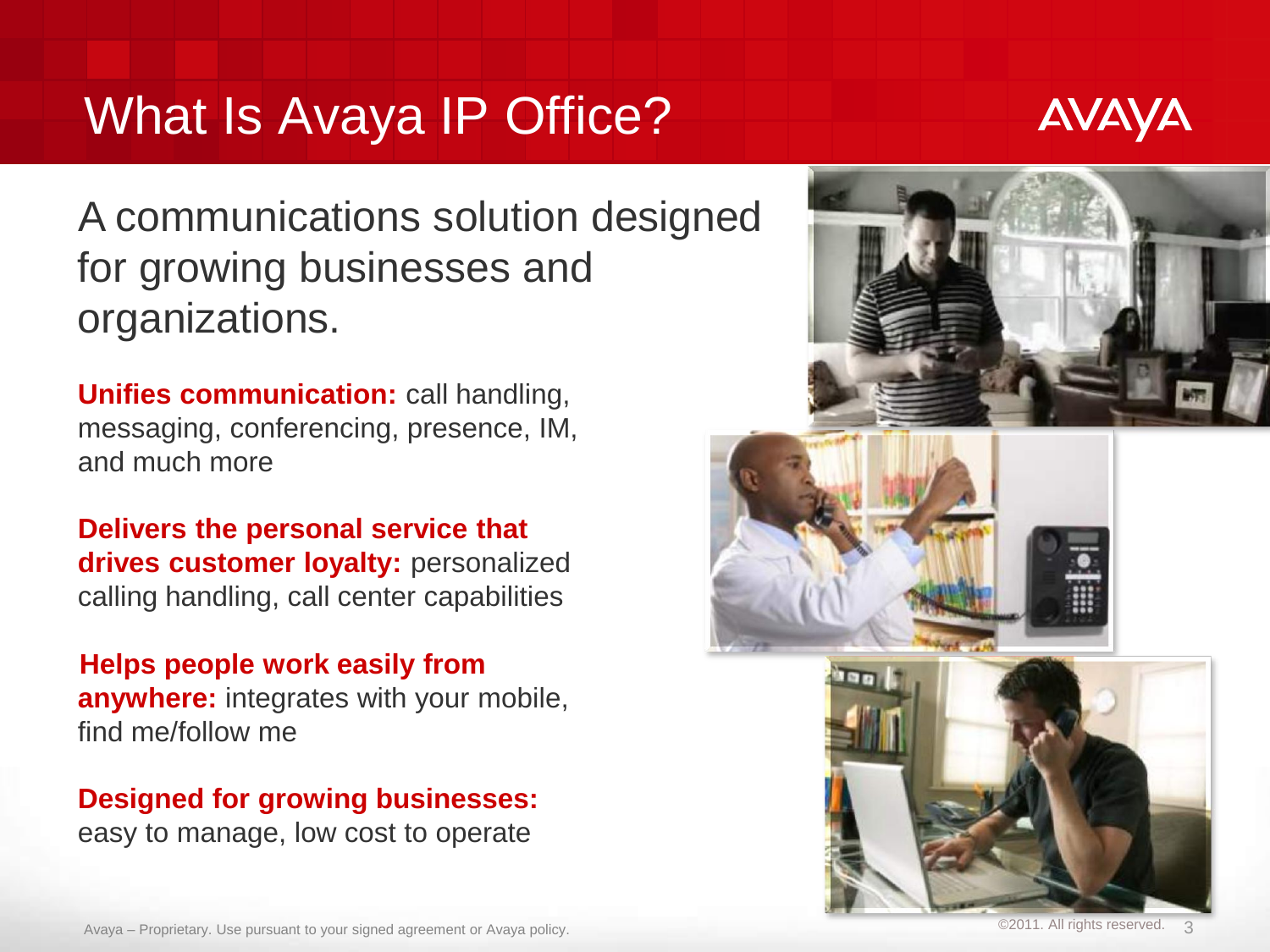## Helping Small and Midsize Businesses by Unifying Communications



Get all your communications working together—phone, e-mail, messaging, IM, mobile and more, to…

- ▶ Serve customers better
- Simplify workflows
- Make it easy for your employees to work from anywhere



*Avaya IP Office does all of that and more.*



Avaya – Proprietary. Use pursuant to your signed agreement or Avaya policy.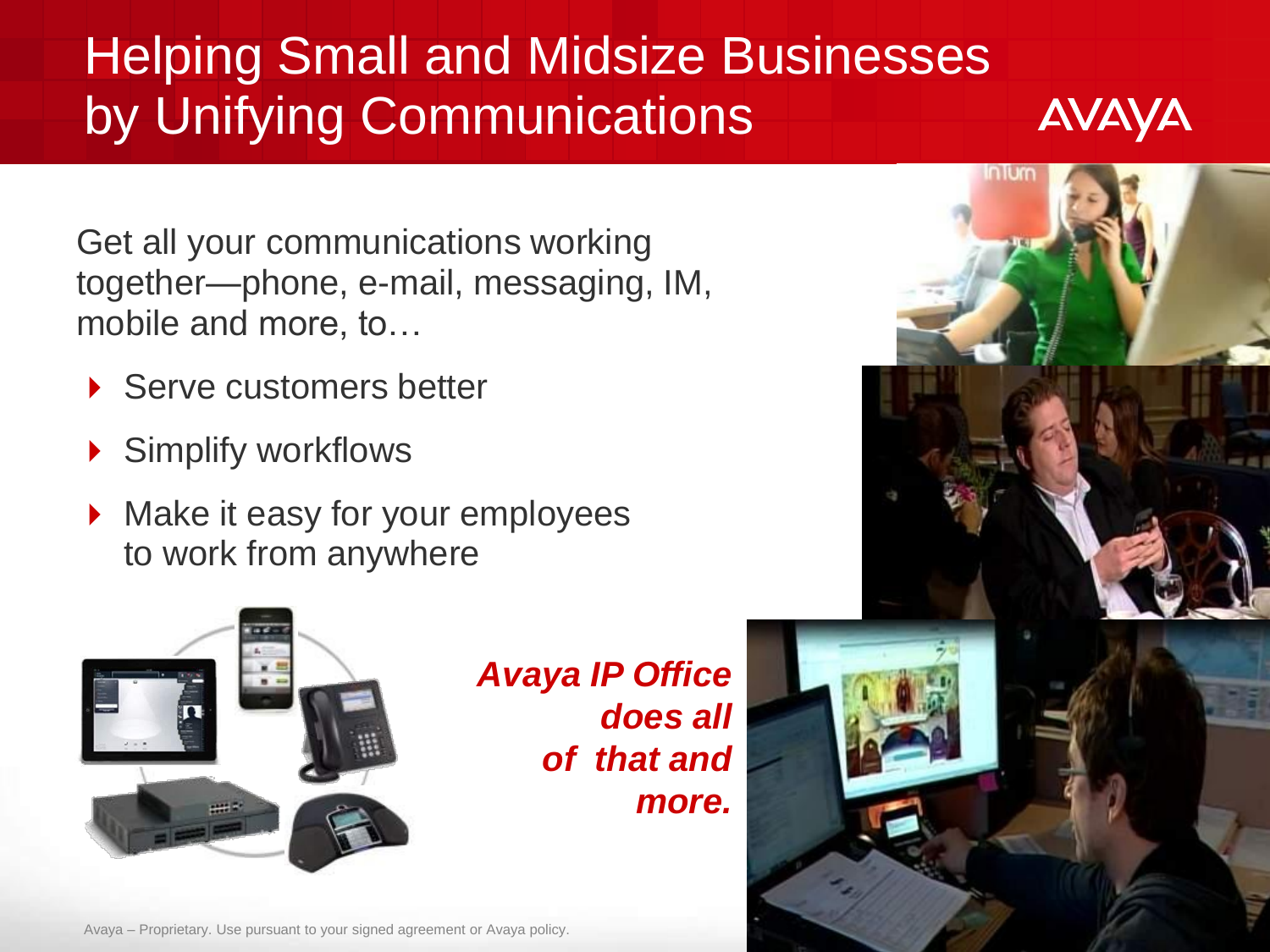## Let Us Show You How Upgrade to Avaya IP Office And…

- ▶ Get features you never thought possible on an office communications system
- ▶ Get business benefits that can save thousands of dollars
- ▶ Keep up to 60% of your initial investment in your current communications system



*We'll show you examples of small to midsize businesses using Avaya IP Office that do all of this today.*

Avaya – Proprietary. Use pursuant to your signed agreement or Avaya policy. ©2011. All rights reserved.

AVAYA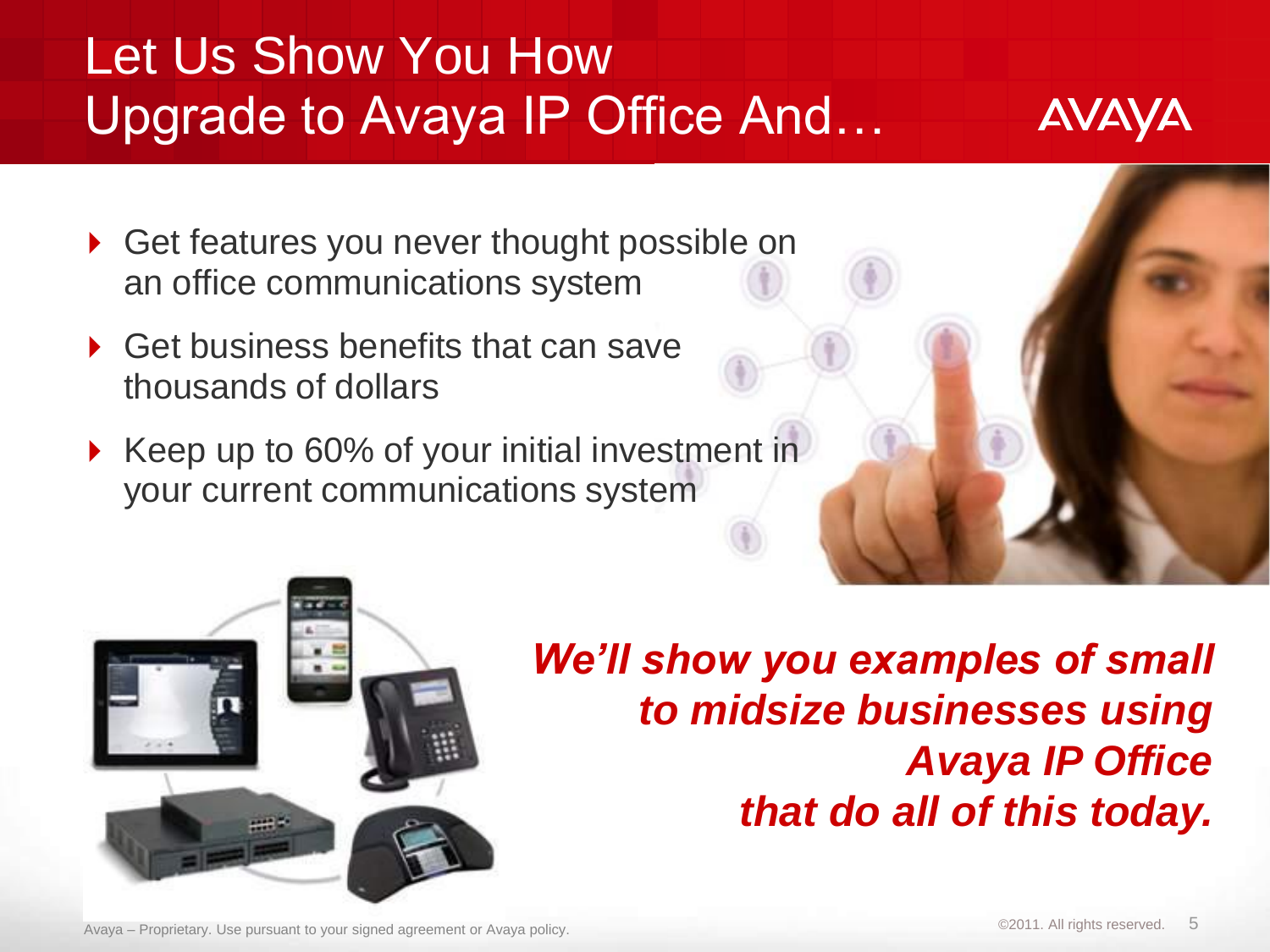## Is This You?

- ▶ Your current Nortel™ communications system is 3+ years old
- ▶ You have built a strong business and plan on operating for the foreseeable future
- ▶ E-mail and mobility are important to your business
- ▶ You now pay extra for conference calls, fax and call recording
- ▶ You operate multiple offices
- ▶ You want to set up a sales or customer service center
- ▶ You employ or support remote workers





AVAYA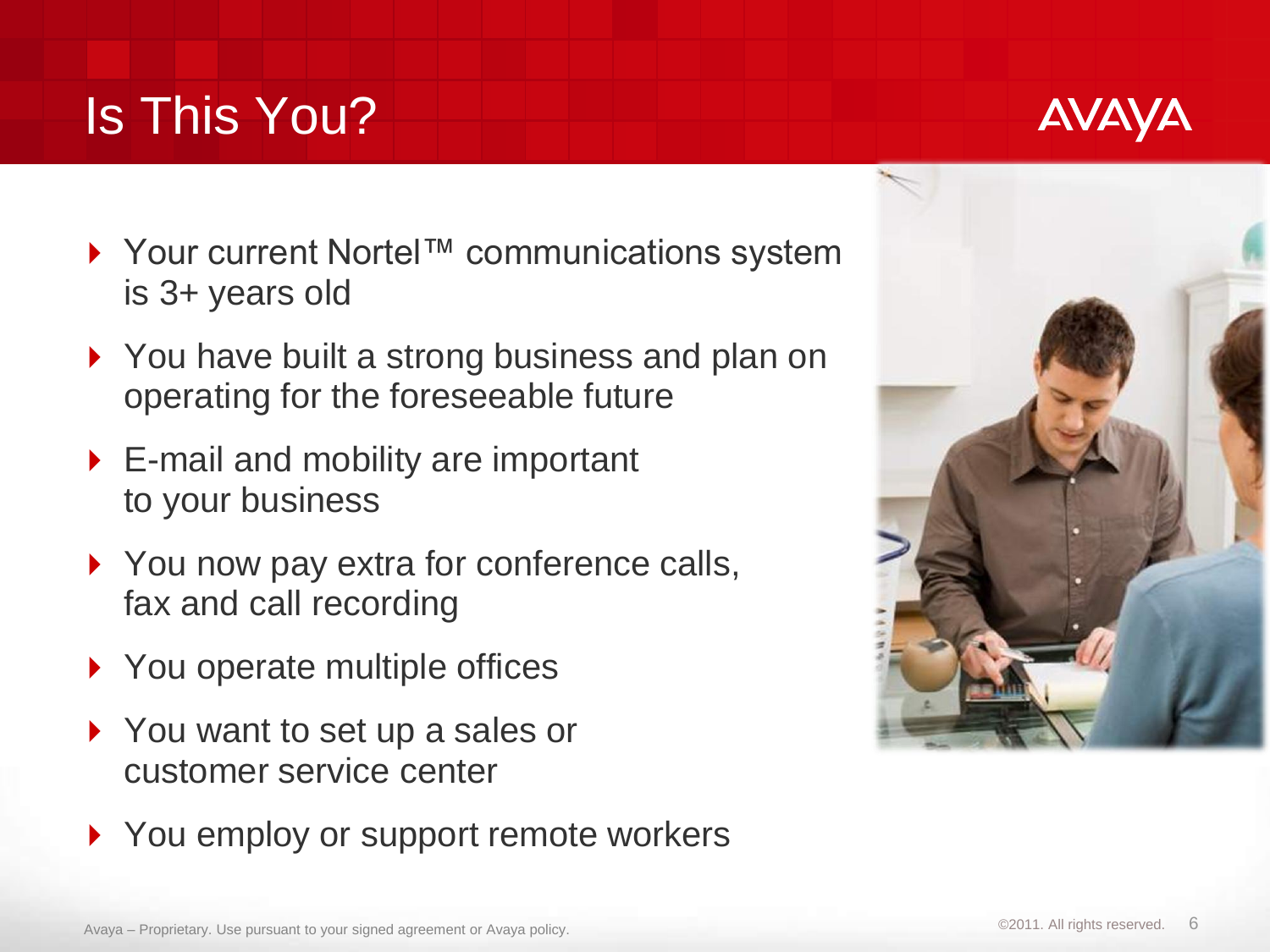## Avaya IP Office Options You Won't Have Elsewhere



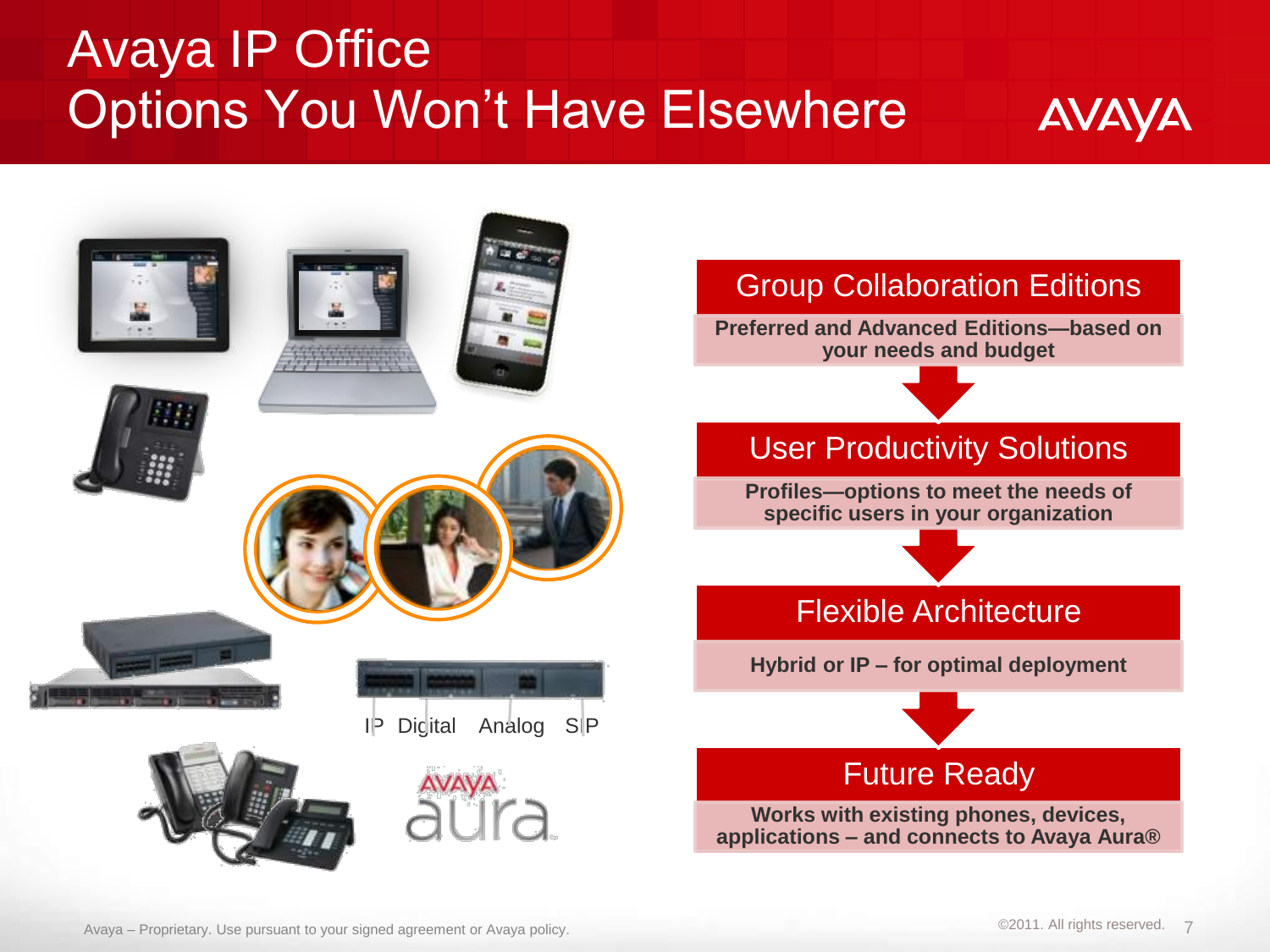## IP Office 'Editions' for Every Kind of Business and Budget



#### **IP OFFICE BASIC EDITION**

- Single-site businesses expecting <30 total users on the system over next five years
- Seeking "must haves" of communications
- Business telephony



#### **IP OFFICE ESSENTIAL EDITION**

- Adds greater scale to Basic Edition, including the ability to add sites and up to four remote phones
- Doubles the conferencing capacity
- Includes the one-X mobile essential solution for all users

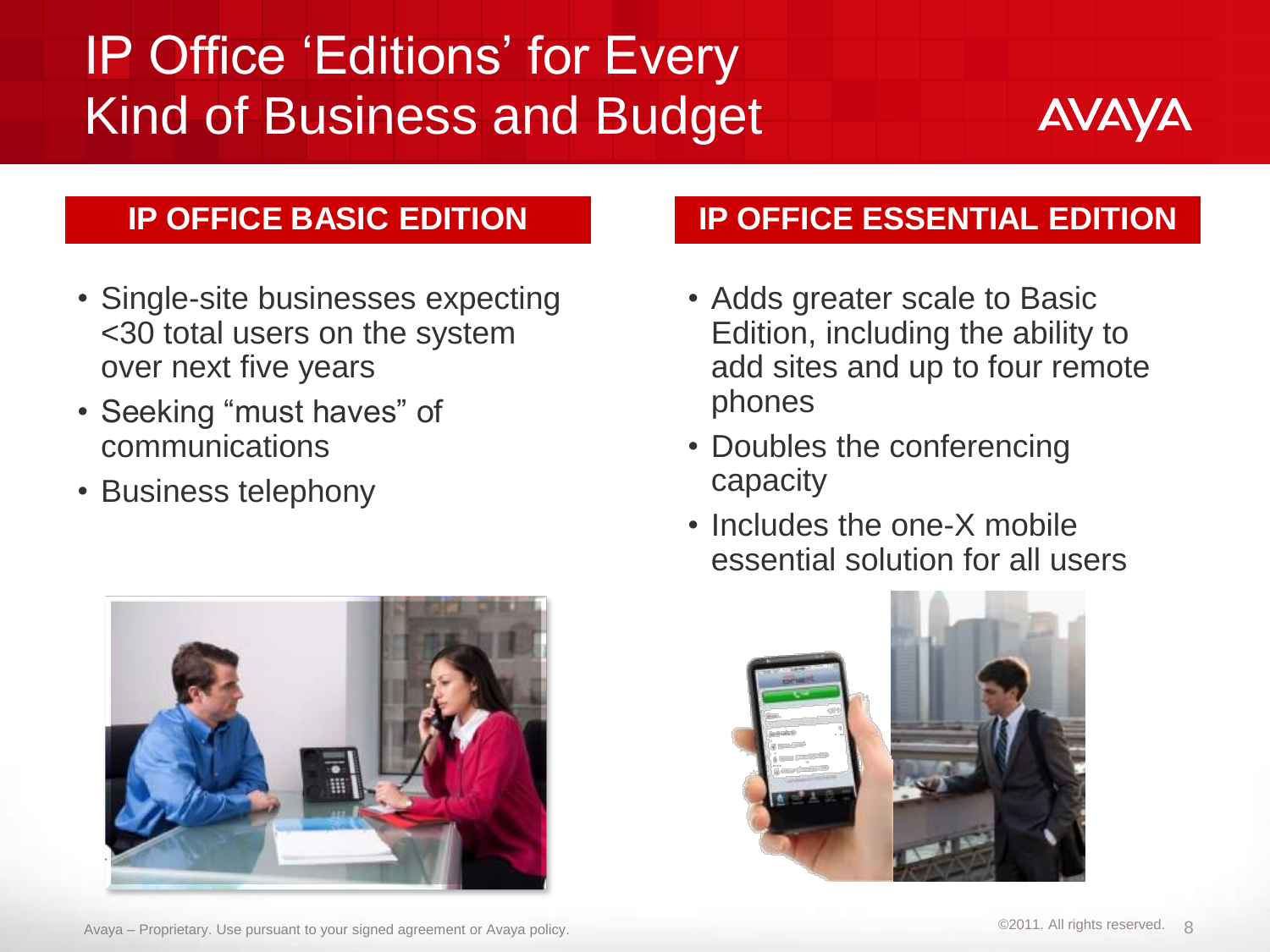## IP Office 'Editions' for Every Kind of Business and Budget







- Adds to Essential Edition Full "meet me" conferencing w/user passwords, more voice mail capacity, call recording, and the ability to add the user productivity solutions that include Avaya Flare and Avaya one-X mobile preferred on Android and iPhone
- No limit on remote VPN phones or auto attendant

#### **IP OFFICE SERVER EDITION New!**

- Designed for midsize enterprises seeking greater scale, lower TCO and simple deployment and management
- Adds ability to support up to 2,000 users on a single site; centralized licensing, centralized management and expands voice port capacity to 100 ports



#### **IP OFFICE ADVANCED EDITION**

- For enterprises with a dedicated customer service staff
- Adds the ability to track, measure customer service
- Includes call recording with search/replay/archive, alarm notifications, IVR, TTS, reporting and PC Wallboard

Avaya – Proprietary. Use pursuant to your signed agreement or Avaya policy.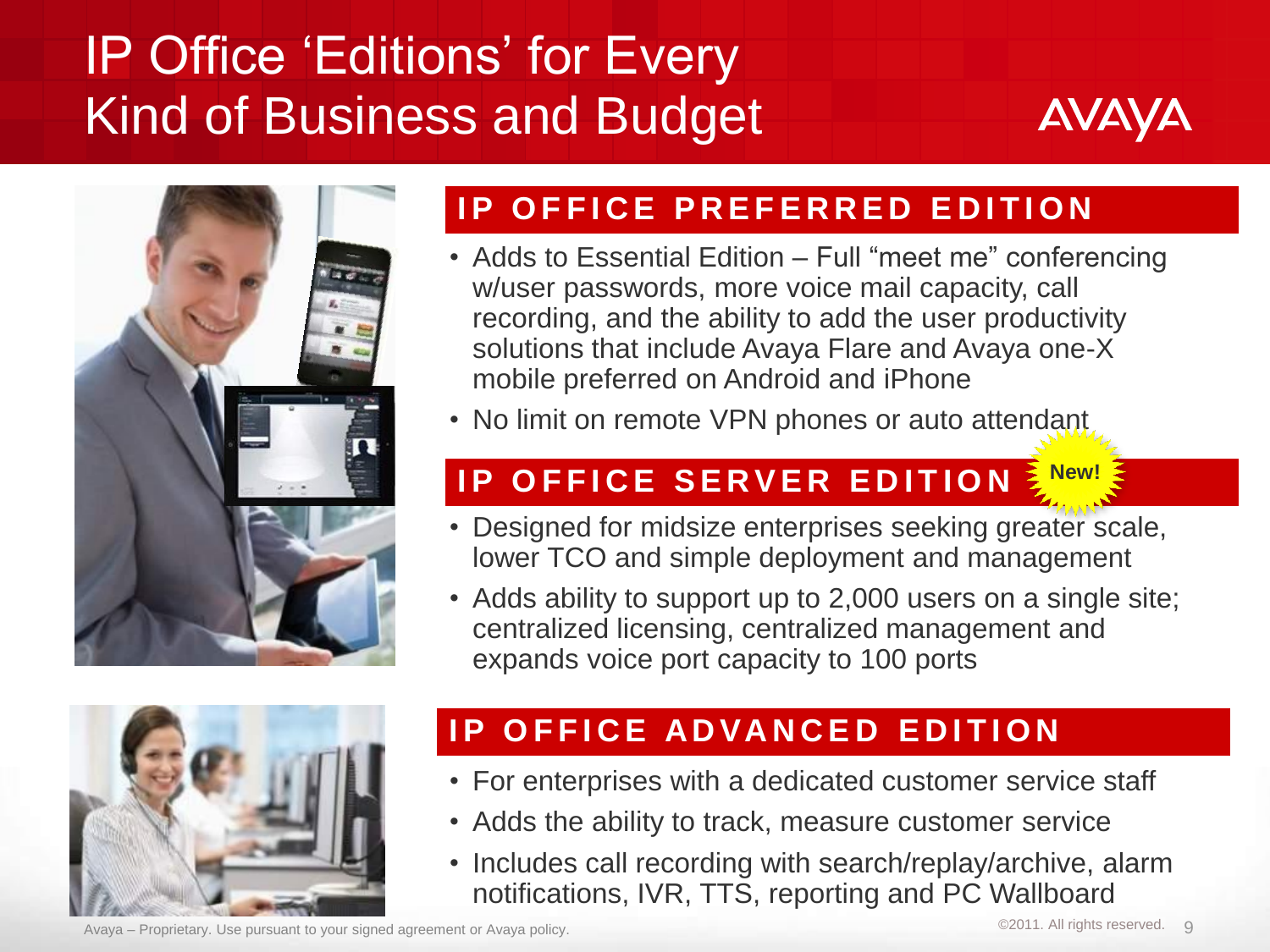## Why Avaya?



#### *What are you looking for?*

Enterprises of all sizes depend on Avaya for communications that improve efficiency, collaboration, customer service and competitiveness

#### **#1 Worldwide**

IP Telephony | Multimedia Contact Centers | Voice Messaging | Unified Communications

#### **#1 U.S.**

PBX Systems | Hybrid/Key Systems

#### **4 Million+ IP Office Users**

Worldwide: 40,000 systems, millions of customers, all kinds of businesses

**More than 90% of the FORTUNE 500® and more than 1 million growing businesses rely on Avaya solutions and services to enhance value, improve productivity and gain competitive advantage.**